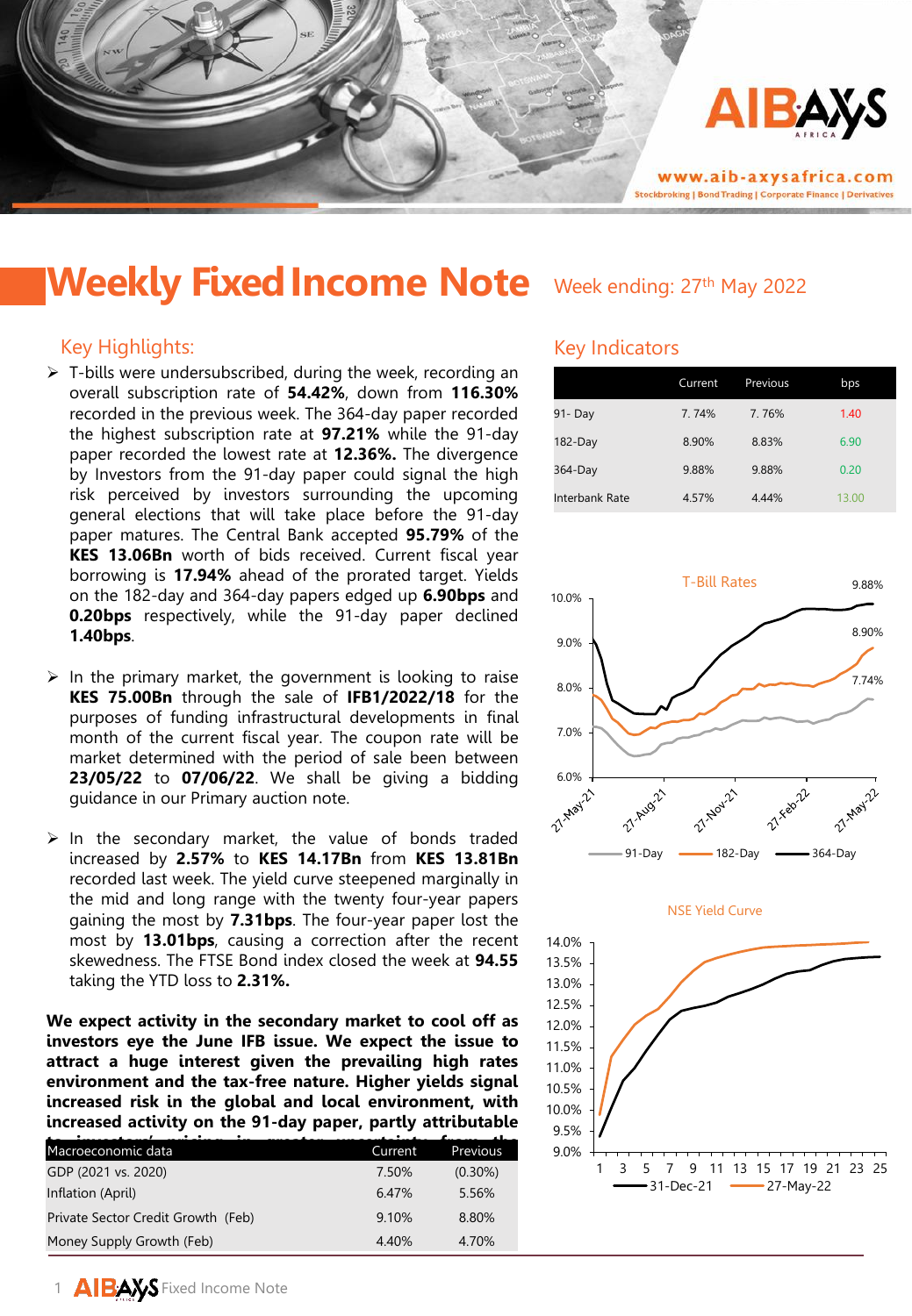# **MACROECONOMIC NEWS**

#### **Currency**

The Kenya shilling lost further ground against the USD, depreciating **0.24%** to trade at KES **116.69** from KES **116.41** at last week's close. On a YTD basis, the shilling has depreciated **3.13%** against the USD compared to **3.64%** in 2021. The CBK's usable forex reserves remained adequate at **USD 8,177Mn** (**4.86** months of import cover), a 1.41% week-on-week decrease from **USD 8,294Mn** (**4.93** months of import cover) recorded last week. The forex reserves continue to meet CBK's statutory requirements of 4 months of import cover. However, we expect the local currency to hit the KES 117 mark against the USD in the coming weeks **as a result of increasing dollar demand as global oil prices remain elevated on the back of higher import bill which exceeds dollar receipts from key export earning sectors.**

### **Liquidity**

Liquidity in the money market tightened as shown by the average interbank rate which increased to **4.57%** from **4.44%** recorded at the end of the previous week. The tightening in liquidity was supported by the increased tax remittances that more than offset the government payments. Open market operations remained active. **We foresee the interbank rate remaining below 5.00% for the coming week, mainly driven by active open market operations and anticipate that end-of-fiscal year government expenditure will continue to provide liquidity support.**

#### **IMF Sub-Saharan Outlook Briefing**

During the week, the IMF held a brief to discuss the sub-Saharan regional outlook released in April 2022. The report had estimated that economic growth for the Sub-Sharan Region is expected to slow down in 2022 at **3.80%** compared to **4.50%** in 2021. Slower growth will be driven by exogenous shocks such as the Russia – Ukraine war which has contributed to an increase in food and fuel prices. Consequently, IMF has reviewed regional inflation estimates 400bps upwards to **12.20%** in 2022, the highest since the 2008 recession. Kenya's growth estimate for 2022 was trimmed to **5.70%** from **7.50%** in 2021.

Regional growth has been affected by the Russia-Ukraine war in three significant ways; An increase in the prices of food especially wheat, Higher oil prices to worsen the trade imbalance as most countries are net importers driven by energy and Pressure on an already struggling fiscal environment as development spending increases and tax mobilization remains challenged. **We expect the gap between the Sub-Saharan region and advanced economies is likely to persist as the policy makers in the region face extremely challenging and uncertain policy outlook. Additionally, tightening of the monetary policy conditions in advanced economies in response to rising global inflation is likely to put more pressure on policy makers in the region. However, we believe further fiscal support through debt restructuring and debt relief will help in strengthening fiscal consolidation.**

#### **Weekly Fixed Income Calendar**

This week, the Central Bank of Kenya, as the government's fiscal agent, will seek to raise KES 24.00Bn in Treasury Bills. The KNBS is expected to release the May inflation figures on 30<sup>th</sup> May 2022, which we expect the inflation rate to fall in the region of near 7.00% due to the increased food and fuel prices.

The Monetary MPC will be meeting later today, to review the prevailing macroeconomic conditions and give directions on the CBR which is currently at 7.00% for the last 26 months. Despite the prevailing inflation rate at 6.47% (Remains within CBK target range of 5% +/- 2.5%), we expect the MPC to retain the MPC at 7.00% for the 14<sup>th</sup> consecutive time.

|                  | <b>Macro event</b>                    | <b>Date</b>               |
|------------------|---------------------------------------|---------------------------|
|                  | May Monetary Policy Committee Meeting | 30 <sup>th</sup> May 2022 |
|                  | May Inflation Figures                 | 31 <sup>st</sup> May 2022 |
| $\overline{3}$   | <b>Weekly T-Bill Auction</b>          | $2nd$ June 2022           |
| $\overline{4}$ . | June IFB Issue - IFB1/2022/18         | $7th$ June 2022           |